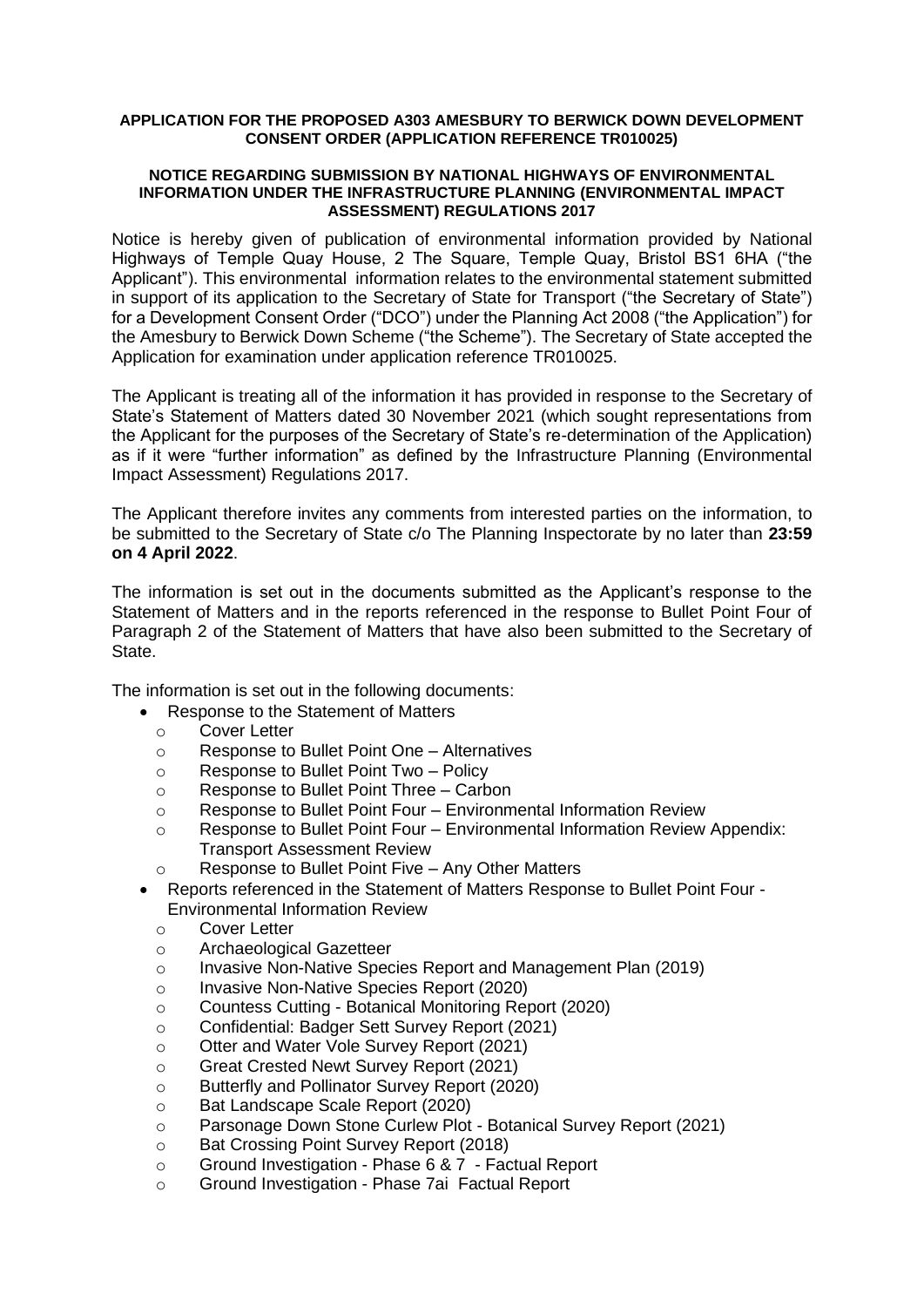- o Ground Investigation Phase 7aii Factual Report
- o Ground Investigation Phase 7a Countess Factual Report
- o Ground Investigation Phase 7b Factual Report
- o Stage 1, Tier 2 Land Contamination Assessment Report
- o Flood Risk Modelling Climate Change Update
- o Geophysical Survey Report Stage 1
- o Public Health England Report Phosphatic chalk risks at Parsonage Down
- o Borehole Locations HAGDMS Export
- o Ground Investigation Countess Roundabout (2000 data)
- o Pumping Test Factual Report
- o Groundwater Monitoring Data

## **Summary of the Scheme**

The Application seeks development consent for the Scheme in the south-west region, located within the administrative area of Wiltshire Council.

The DCO would authorise the creation of a high quality two-lane dual carriageway on the A303 trunk road between Amesbury and Berwick Down in Wiltshire). The Scheme would be approximately 8 miles (13 kilometres) long and would comprise the following key components:

- a) A northern bypass of Winterbourne Stoke with a viaduct over the River Till valley
- b) A new junction between the A303 and A360 to the west of and replacing the existing Longbarrow roundabout
- c) A twin-bore tunnel approximately 2 miles (3.3 kilometres) long, past Stonehenge
- d) A new junction between the A303 and A345 at the existing Countess roundabout

If the DCO is made by the Secretary of State for Transport, it would allow National Highways, for the purpose of constructing, operating and maintaining the Scheme, to acquire compulsorily interests in and rights over land, including the power to create and acquire new rights over land, and to take possession of and to use land temporarily.

The DCO would also make provision for development, which would constitute associated development together with other ancillary matters, including those related to the diversion and stopping up of lengths of existing highways in the vicinity of the route, the classification and re-classification of highways including the trunking and de-trunking of sections of highway, the application of speed limits, the stopping up of private means of access and the creation of new private means of access, and the application and disapplication of legislation relating to the project.

## **Environmental Impact Assessment Development and the information**

The proposed works are environmental impact assessment development for the purpose of the Infrastructure Planning (Environmental Impact Assessment) Regulations 2017 and accordingly an environmental statement (ES) accompanies the Application.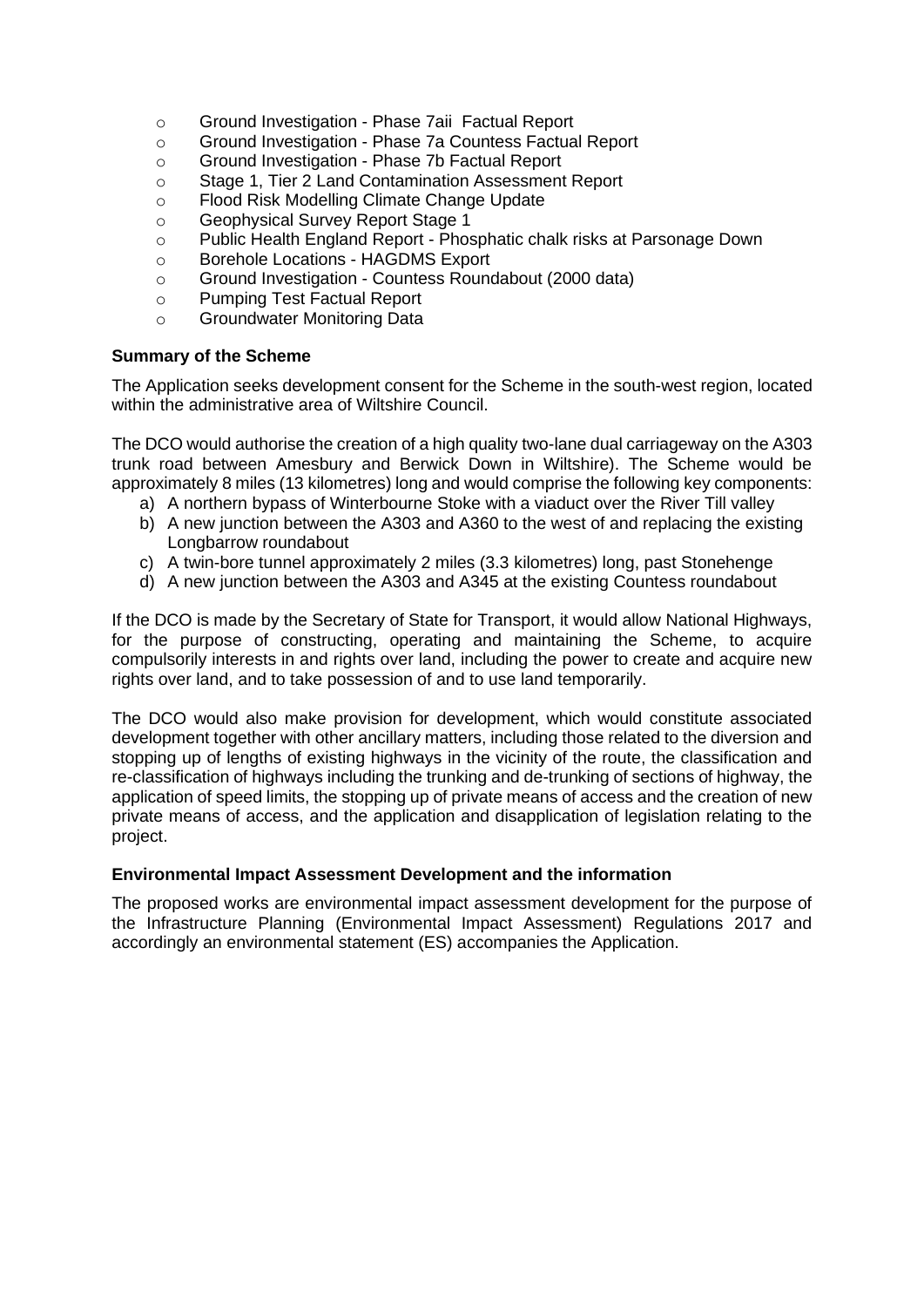The information (as listed above), as well as the ES, can be viewed online, free of charge, on the documents tab of the A303 Stonehenge project page of the National Infrastructure Planning website:

[https://infrastructure.planninginspectorate.gov.uk/projects/south-west/a303](https://infrastructure.planninginspectorate.gov.uk/projects/south-west/a303-stonehenge/?ipcsection=docs) [stonehenge/?ipcsection=docs](https://infrastructure.planninginspectorate.gov.uk/projects/south-west/a303-stonehenge/?ipcsection=docs)

The above information will be available for inspection until **23:59 on 4 April 2022**.

Enquiries to the Applicant relating to the information, environmental statement and any other information may be made by phoning 0300 123 5000.

Hard copies of the information will be available as soon as practicable at Salisbury and Trowbridge Libraries. Opening times may be subject to change (please check directly with Salisbury and Trowbridge Libraries). If visiting a venue, please wear a face covering, unless exempt, and maintain at least a one metre social distance from other customers, staff and volunteers whilst using the library space. Please observe the latest Government guidance and laws in force. Do not visit if you are unwell, have symptoms of coronavirus, or have recently been in contact with someone with coronavirus.

| Location                                                                       | <b>Opening Times</b>                                                           |
|--------------------------------------------------------------------------------|--------------------------------------------------------------------------------|
| Salisbury Library, Market Place, Salisbury,<br>SP1 1BL. (Phone: 01722 324145)  | Please check with Salisbury Library<br>directly.                               |
| Hall, Bythesea Road, Trowbridge. BA14   directly.<br>8JN (Phone: 01225 716700) | Trowbridge Library Ground Floor, County   Please check with Trowbridge Library |

Copies of the information can be provided in electronic format (on USB) free of charge on request by:

- **Email**: [info@a303stonehenge.co.uk;](mailto:info@a303stonehenge.co.uk)
- **Post**: Requests **must** be addressed clearly on the envelope as relating to "A303 Stonehenge Project – Request for copies of Environmental Information<sup>"</sup>, and be sent to National Highways, Temple Quay House, 2 The Square, Temple Quay, Bristol BS1 6HA; or
- **Telephone**: 0300 123 5000.

Copies of the information can be made available in hard copy format on request free of charge through the same request methods listed immediately above. A single copy of each document requested will be made available.

## **Deadline for Response**

Any comments from interested parties on the information must be received no later than **23:59 on 4 April 2022.**

# **How to Respond**

Comments on the information are best submitted by e-mail: **[A303Stonehenge@planninginspectorate.gov.uk](mailto:A303Stonehenge@planninginspectorate.gov.uk)**.

Postal responses are to be sent to The A303 Stonehenge Case Team, The Planning Inspectorate, Eagle Wing 3/18, Temple Quay House, Temple Quay, Bristol, BS1 6PN, however, please note there are limited numbers of staff at Temple Quay House and therefore submissions sent by post may be subject to delay. If you will have difficulty in submitting a response by the consultation deadline, or difficulty in submitting a response by email, please inform the Case Team as soon as possible – the phone number is 0303 444 5000. Responses